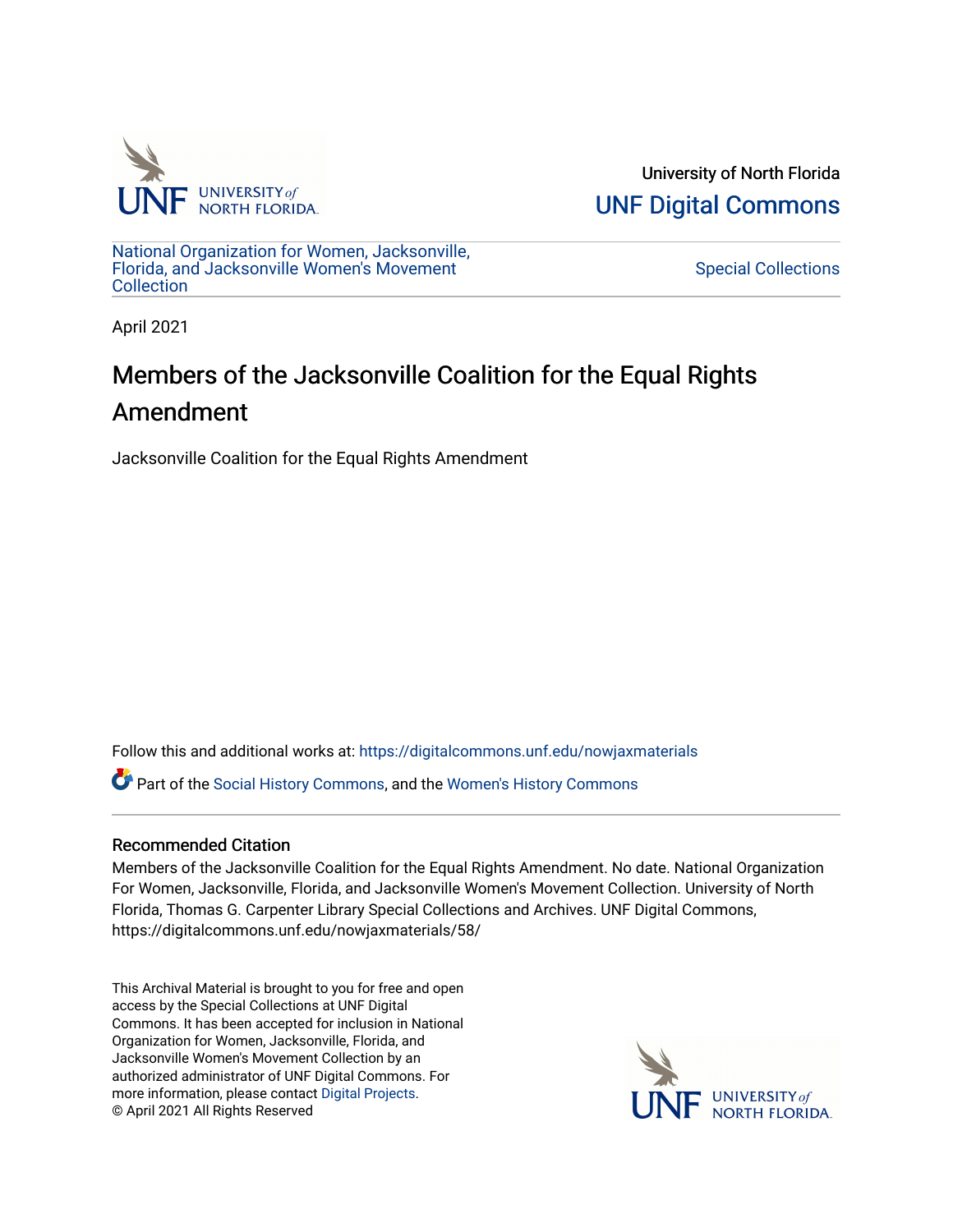## MEMBERS

of

The Jacksonville Coalition for the Equal Rights Amendment American Assn of University Women - Jax Chapter Business and Prefessional Women's Clubs - (4) Citizens Committee of 100 Common Cause - Jax Divn Duval Teachers Assn. Fede rally Employed Women - Jax Chapter Florida Nurses Assn., District #2 Jacksonville Federation of Teachers - AFL CIO Local 1892 League of Women Voters of Jacksonville, Florida Mayor's Advisory Comrnis sion on the Status of Women National Organization for Women of Jacksonville National Council of Jewish Women - Jacksonville Chapter Young Womens Christian Assn. Board of Directors New Democratic League Reverend Wm. S. Brettman, Grace Episcopal Church (self only) NAACP of Jacksonville Duval Women's Political Caucus Community Affairs Committee of the Unitarian Universalist Church

The ERA is endorsed by the Civil Service Board of Jacksonville.